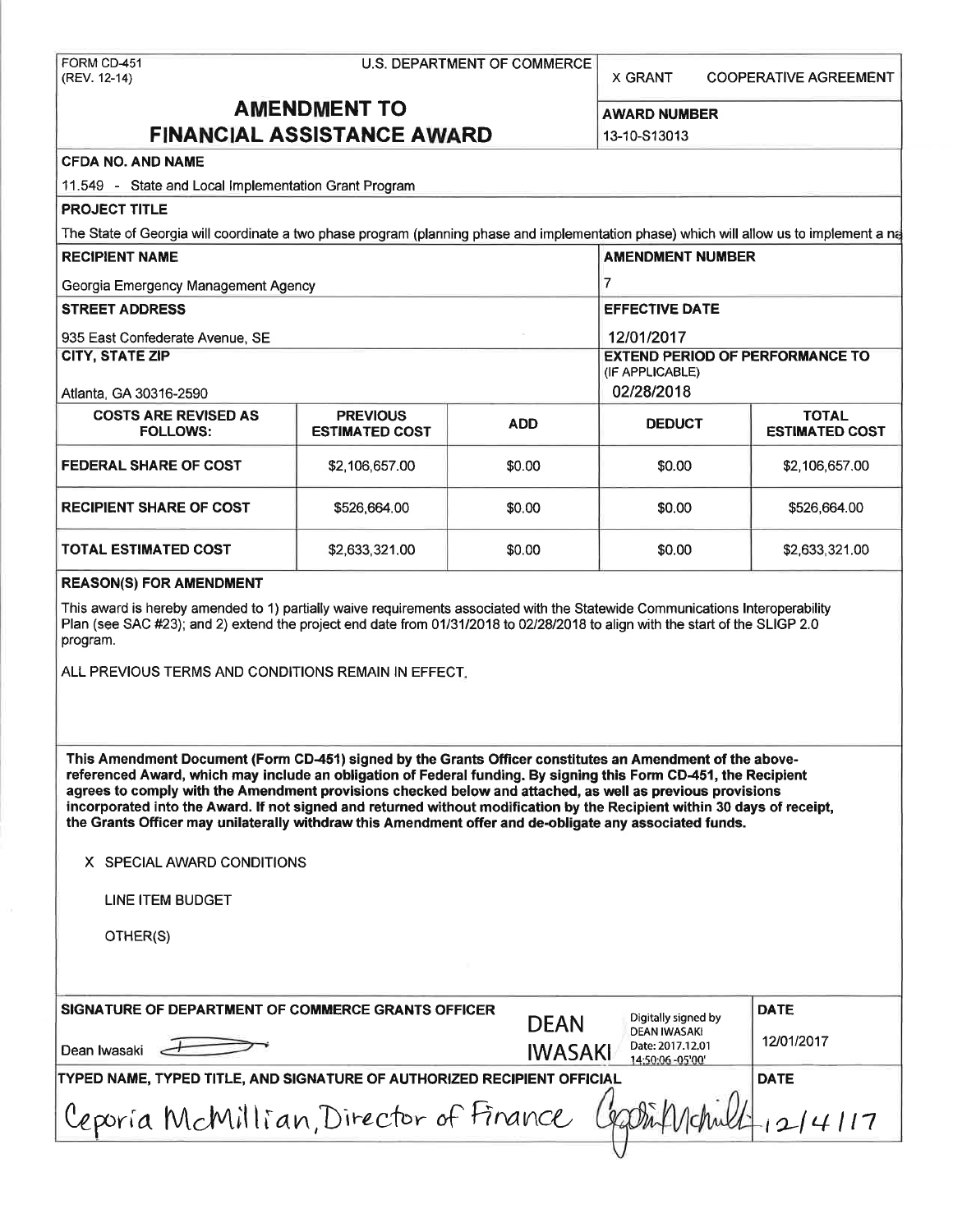Award Number: 13-10-S13013, Amendment Number 7 Federal Program Officer: Yuki Miyamoto-Mendez Requisition Number: 17003 Employer Identification Number: 580973190 Dun & Bradstreet No: 137517624 Recipient ID: 1378649 Requestor ID: 1378649

# **Award ACCS Information**

| <b>Bureau</b><br>Code | <b>FCFY</b> | <b>Project-Task</b> | <b>Org Code</b>        | <b>Obj Class</b> | <b>Obligation Amount</b> |
|-----------------------|-------------|---------------------|------------------------|------------------|--------------------------|
| 61                    | 2013        | 8150000-000         | 11-00-0000-00-00-00-00 | 41-19-00-00      | \$0.00                   |

#### **Award** Contact Information

| <b>Contact Name</b>   | <b>Contact Type</b> | Email                         | Phone        |
|-----------------------|---------------------|-------------------------------|--------------|
| Ms. Ceporia McMillian | Administrative      | ceporia.mcmillian@gema.ga.gov | 404-635-7041 |
| Mr. Homer<br>Brvson   | <b>Technical</b>    | Homer.Bryson@gema.ga.gov      | 404-635-7001 |

### **NIST Grants Officer:**

Nuria Martinez 100 Bureau Drive, MS 1650 Gaithersburg, MD 20899-1650 (301) 975-6215

#### **NIST Grants Specialist:**

Shiou Liu 100 Bureau Drive, MS 1650 Gaithersburg, MD 20899-1650 (301) 975-8245